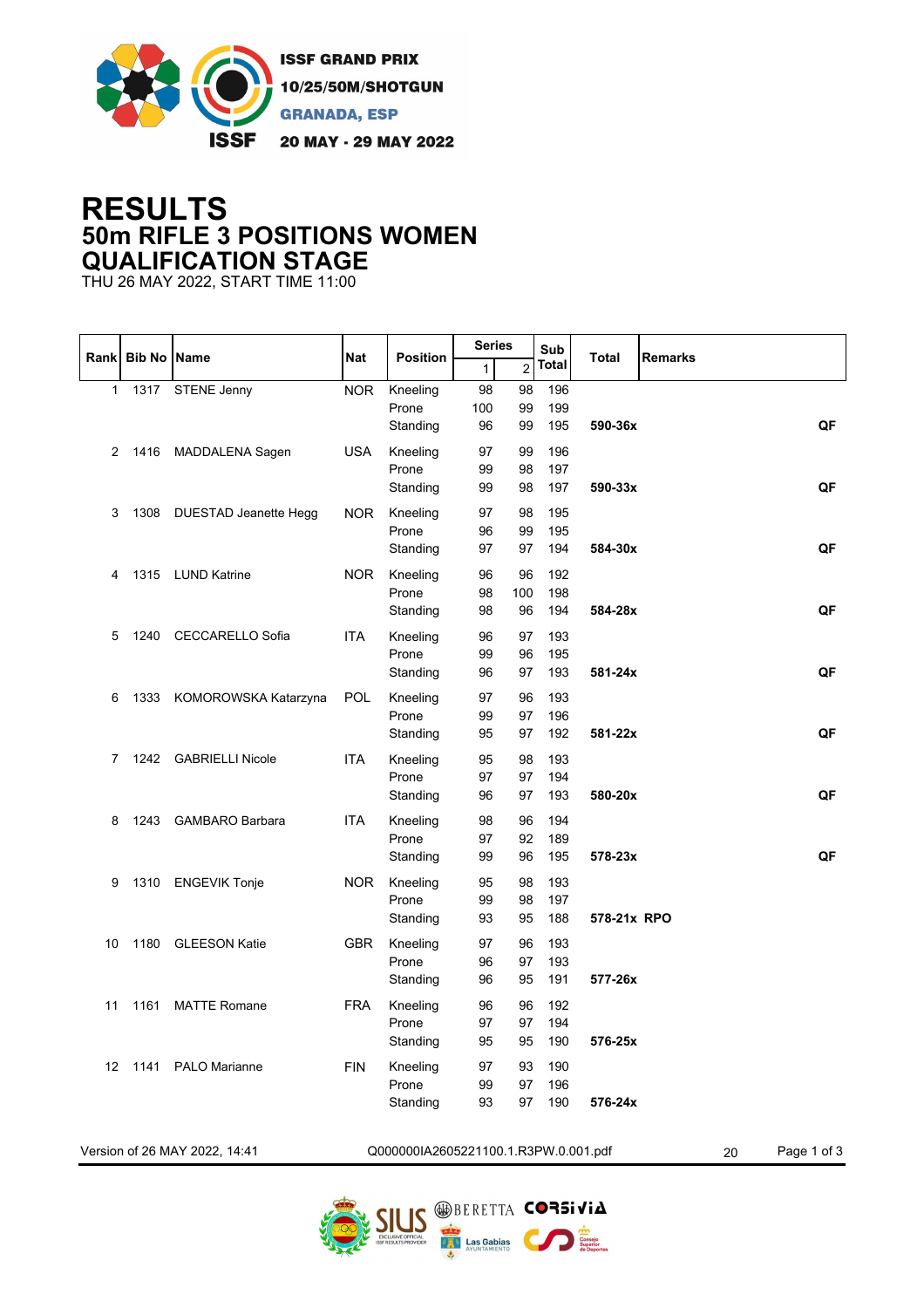|    |                  |                           |            |                   | <b>Series</b> |                | Sub        |              |                |
|----|------------------|---------------------------|------------|-------------------|---------------|----------------|------------|--------------|----------------|
|    | Rank Bib No Name |                           | <b>Nat</b> | <b>Position</b>   | 1             | $\overline{c}$ | Total      | <b>Total</b> | <b>Remarks</b> |
| 13 | 1273             | PARK Hae Mi               | <b>KOR</b> | Kneeling          | 93            | 96             | 189        |              |                |
|    |                  |                           |            | Prone             | 96            | 96             | 192        |              |                |
|    |                  |                           |            | Standing          | 97            | 98             | 195        | 576-22x      |                |
| 14 | 1340             | SZUTKO Aleksandra         | POL        | Kneeling          | 98            | 97             | 195        |              |                |
|    |                  |                           |            | Prone             | 95            | 97             | 192        |              |                |
|    |                  |                           |            | Standing          | 96            | 92             | 188        | 575-17x      |                |
| 15 | 1316             | <b>OPPEDAL Benedikte</b>  | <b>NOR</b> | Kneeling          | 95            | 95             | 190        |              |                |
|    |                  |                           |            | Prone             | 96            | 99             | 195        |              |                |
|    |                  |                           |            | Standing          | 96            | 93             | 189        | 574-12x RPO  |                |
| 16 | 1151             | <b>BORDET Jade</b>        | <b>FRA</b> | Kneeling          | 94            | 97             | 191        |              |                |
|    |                  |                           |            | Prone             | 95            | 96             | 191        |              |                |
|    |                  |                           |            | Standing          | 97            | 94             | 191        | 573-22x      |                |
|    |                  |                           |            |                   |               |                |            |              |                |
| 17 | 1244             | <b>MAINETTI Giulia</b>    | <b>ITA</b> | Kneeling          | 95            | 95             | 190        |              |                |
|    |                  |                           |            | Prone             | 95            | 98             | 193        |              |                |
|    |                  |                           |            | Standing          | 94            | 94             | 188        | 571-21x RPO  |                |
| 18 | 1421             | <b>WEISZ Alison Marie</b> | <b>USA</b> | Kneeling          | 92            | 96             | 188        |              |                |
|    |                  |                           |            | Prone             | 99            | 97             | 196        |              |                |
|    |                  |                           |            | Standing          | 94            | 92             | 186        | 570-21x      |                |
| 19 | 1337             | NAGAY Agnieszka           | <b>POL</b> | Kneeling          | 95            | 96             | 191        |              |                |
|    |                  |                           |            | Prone             | 100           | 93             | 193        |              |                |
|    |                  |                           |            | Standing          | 94            | 92             | 186        | 570-19x      |                |
| 20 | 1299             | PALAFOX Andrea            | <b>MEX</b> | Kneeling          | 93            | 95             | 188        |              |                |
|    |                  |                           |            | Prone             | 98            | 95             | 193        |              |                |
|    |                  |                           |            | Standing          | 94            | 92             | 186        | 567-21x      |                |
| 21 | 1347             | <b>ANTUNES Sara</b>       | <b>POR</b> | Kneeling          | 97            | 97             | 194        |              |                |
|    |                  |                           |            | Prone             | 94            | 96             | 190        |              |                |
|    |                  |                           |            | Standing          | 91            | 92             | 183        | 567-18x      |                |
|    |                  |                           |            |                   |               |                |            |              |                |
| 22 | 1143             | <b>VILJANEN Henna</b>     | <b>FIN</b> | Kneeling          | 92            | 92             | 184        |              |                |
|    |                  |                           |            | Prone<br>Standing | 96<br>91      | 99<br>95       | 195<br>186 | 565-20x      |                |
|    |                  |                           |            |                   |               |                |            |              |                |
| 23 | 1249             | <b>ZIVIANI Martina</b>    | <b>ITA</b> | Kneeling          | 93            | 91             | 184        |              |                |
|    |                  |                           |            | Prone             | 93            | 98             | 191        |              |                |
|    |                  |                           |            | Standing          | 91            | 96             | 187        | 562-14x RPO  |                |
| 24 |                  | 1014 LAMARQUE Maria Sofia | <b>ARG</b> | Kneeling          | 92            | 93             | 185        |              |                |
|    |                  |                           |            | Prone             | 96            | 96             | 192        |              |                |
|    |                  |                           |            | Standing          | 89            | 94             | 183        | 560-15x      |                |
| 25 | 1355             | SANTOS Sofia              | <b>POR</b> | Kneeling          | 88            | 90             | 178        |              |                |
|    |                  |                           |            | Prone             | 96            | 94             | 190        |              |                |
|    |                  |                           |            | Standing          | 89            | 86             | 175        | 543-10x      |                |
|    | 1275             | SONG Chaewon              | <b>KOR</b> | Kneeling          |               |                |            |              |                |
|    |                  |                           |            | Prone             |               |                |            |              |                |
|    |                  |                           |            | Standing          |               |                |            |              | <b>DSQ</b>     |
|    |                  |                           |            |                   |               |                |            |              |                |